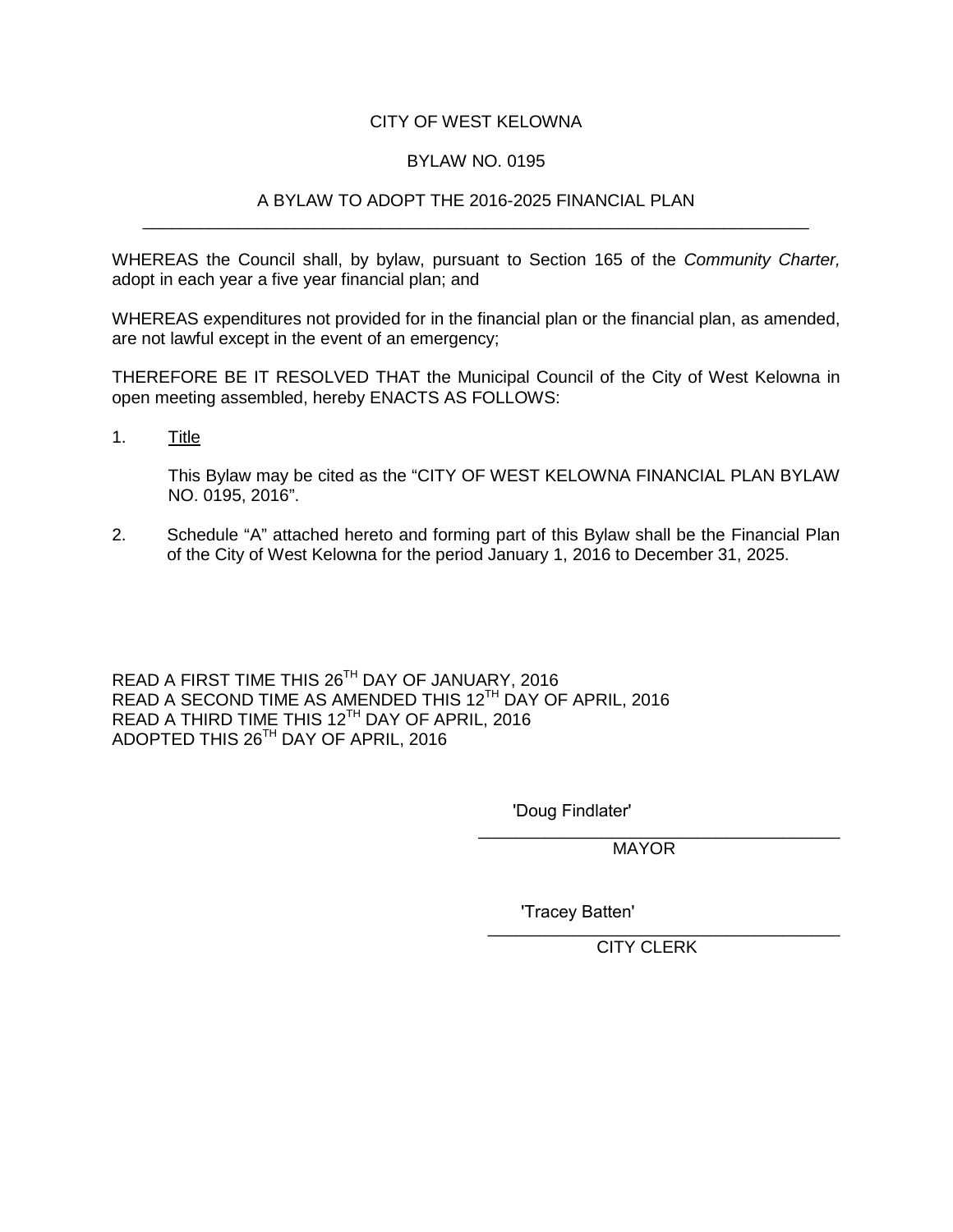| City of West Kelowna 2016 - 2025 Tinancial Plan               |                |                        |              |                |            |            |                 |                 |            |            |
|---------------------------------------------------------------|----------------|------------------------|--------------|----------------|------------|------------|-----------------|-----------------|------------|------------|
|                                                               |                |                        |              |                |            |            |                 |                 |            |            |
| Consolidated Totals - Revenues Schedule "A"                   |                |                        |              |                |            |            |                 |                 |            |            |
|                                                               |                |                        |              |                |            |            |                 |                 |            |            |
| Description<br>Financial Plan<br>Requested                    |                | Forecast               | Forecast     | Forecast       | Forecast   | Forecast   | <b>Forecast</b> | <b>Forecast</b> | Forecast   | Forecast   |
| 2015<br>2016                                                  |                | 2017                   | 2018         | 2019           | 2020       | 2021       | 2022            | 2023            | 2024       | 2025       |
|                                                               |                |                        |              |                |            |            |                 |                 |            |            |
| Property Taxes<br>26,937,883<br>28,150,087                    |                | 29,276,091             | 30,447,136   | 31,665,019     | 32,773,293 | 33,920,356 | 35,107,566      | 36,336,329      | 37,608,099 | 38,924,380 |
| <b>Property Tax Exemption</b><br>249,319                      | 247,331        | 251,041                | 254,807      | 258,629        | 262,508    | 266,446    | 270,442         | 274,499         | 278,617    | 282,796    |
| <b>Utility Companies</b><br>446,769                           | 551,419        | 559,690                | 568,085      | <b>576,606</b> | 585,256    | 594,034    | 602,945         | 611,989         | 621,169    | 630,486    |
| Parcel Tax                                                    |                |                        |              |                |            |            |                 |                 |            |            |
| Grants-in-Lieu<br>322                                         | 327            | ಜ್ಞ                    | 337          | 342            | 347        | ಜ್ಞ        | 338             | 363             | 369        | 374        |
| Sales of Service and Recoveries<br>25,802,766<br>27,532,433   |                | 27,971,192             | 28,376,808   | 28,788,148     | 29,205,657 | 29,629,429 | 30,059,557      | 30,496,137      | 30,939,265 | 31,389,041 |
| Other Revenue<br>094,600                                      | <b>975,000</b> | 389,625                | 1,004,469    | 1,019,536      | 1,034,829  | 1,050,352  | 1,066,107       | 1,082,099       | 1,098,330  | 1,114,805  |
| Government Grants and Operating Reserves<br>1,700,486         | 2,368,104      | 1,641,267              | 1,506,326    | 1,506,944      | 725'105'1  | 1,508,208  | 1,508,855       | 1,509,511       | 1,510,177  | 90,736     |
| Capital Funding Sources<br>9,092,068                          | 9,603,294      |                        |              |                |            |            |                 |                 |            |            |
|                                                               |                |                        |              |                |            |            |                 |                 |            |            |
| Sub-total<br>65,224,213<br>69,427,996                         |                | 60,689,238             | 62, 157, 968 | 63,815,225     | G5,369,462 | 66,969,178 | 68,615,831      | 70,310,928      | 72,056,027 | 72,432,621 |
| Collections for Other Governments<br>20,854,101<br>21,166,913 |                | 21,484,417             | 21,806,683   | 22,133,783     | 22,465,790 | 22,802,77  | 23, 144, 818    | 23,491,991      | 23,844,370 | 24,202,036 |
| TOTAL REVENUES<br>86,078,314<br>80,594,909                    |                | 82,173,654             | 83,964,651   | 85,949,008     | 87,835,251 | 89,771,954 | 91,760,649      | 93,802,919      | 35,900,397 | 96,634,656 |
| <br> <br> <br> <br> <br> <br>                                 |                | <br>  <br>  <br>  <br> | ╟            |                |            |            |                 |                 |            |            |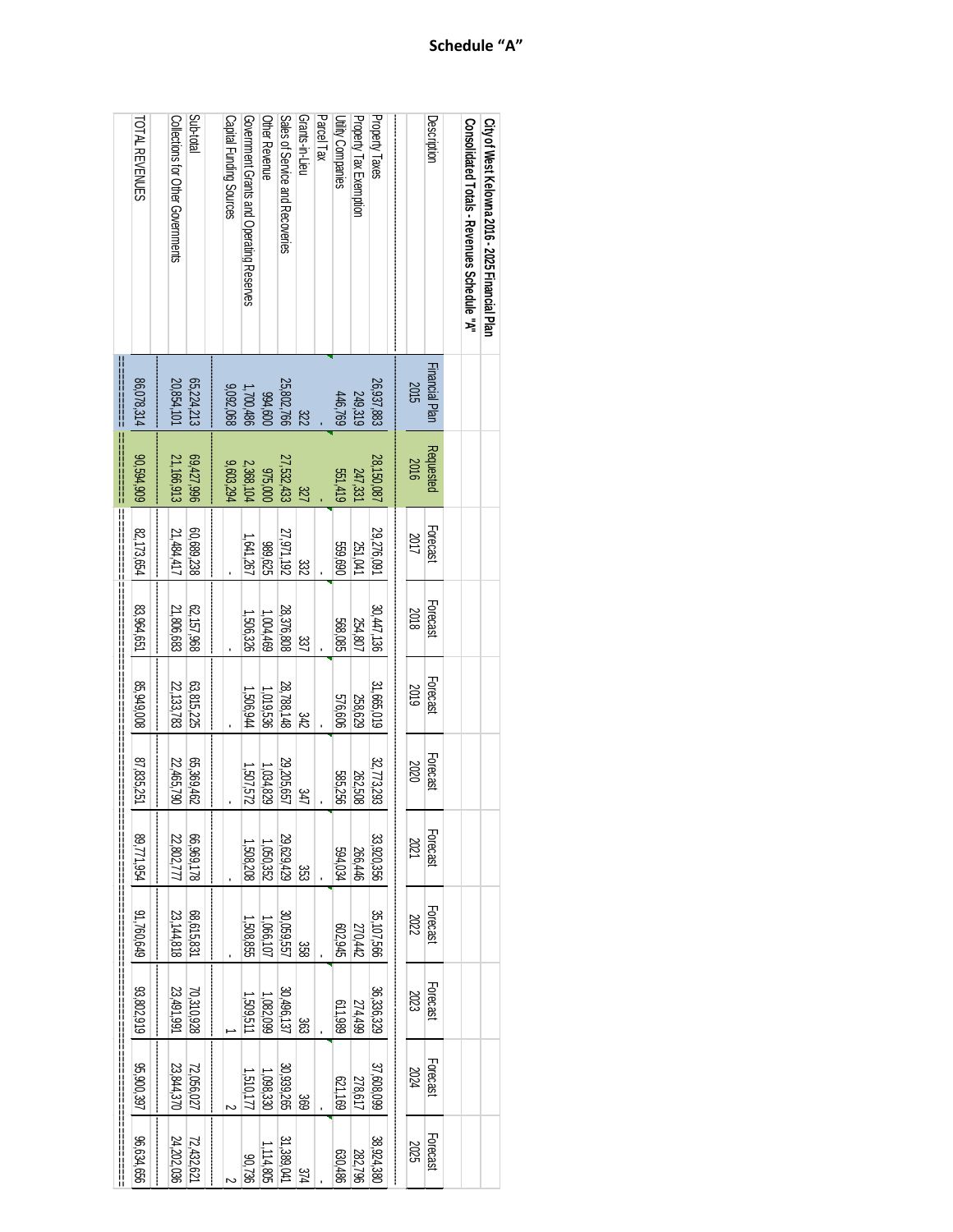| TOTAL EXPENDITURES                 | Transfers to Other Governments | Total Capital Expenditures | Storm Sewer          | Recreation & Cultural Services | Public Health Services | Environmental Health Services | Transportation Services | <b>Protective Services</b> | General Government Services | Capital Expenditures | Total Operating Expenditures | Available for supplemental budget requests | Water Capital | Sewer Capital | Recreation         | Gas Tax (Community Works) | Accumulated Surplus | Future Expenditures | Equipment Replacement | Capital Infrastructure - Renewal | Capital Infrastructure - New | Transfer to Reserves: | Other Financial Fees | Interest & Principal - Municipal Debt | Property Tax Exemption Offset | Recreation & Cultural Services | Environmental Development Services | Cemetery | Storm Sewer Utility | Environmental Health Services inc Storm Sewer | Transportation Services | Protective Services     | General Government Services | Operating Expenditures |      | Description    | Schedule "A" Continued | <b>Consolidated Expenditures</b> |
|------------------------------------|--------------------------------|----------------------------|----------------------|--------------------------------|------------------------|-------------------------------|-------------------------|----------------------------|-----------------------------|----------------------|------------------------------|--------------------------------------------|---------------|---------------|--------------------|---------------------------|---------------------|---------------------|-----------------------|----------------------------------|------------------------------|-----------------------|----------------------|---------------------------------------|-------------------------------|--------------------------------|------------------------------------|----------|---------------------|-----------------------------------------------|-------------------------|-------------------------|-----------------------------|------------------------|------|----------------|------------------------|----------------------------------|
| 86,078,313                         | 20,854,101                     | 9,371,536                  | '220,000             | 536,600                        | 805,000                | 2,716,136                     | 2,405,000               | 212,000                    | 476,800                     |                      | 55,852,676                   |                                            | 320,000       | 80,000        | 126,374            | ,291,111                  |                     | 1,422,181           | 333,177               |                                  | 1,551,545                    |                       | 29,934               | 3,769,336                             | 249,319                       | 6,397,447                      | 3,249,567                          | 103,500  | 206,576             | 11,064,556                                    | 6,809,794               | 12,404,700              | 6,443,559                   |                        | 2015 | Financial Plan |                        |                                  |
| 90,594,908<br> <br> <br> <br> <br> | 21,166,913                     | 10,108,731                 | 890,000              | 1,726,868                      | 07,500                 | 3,087,063                     | 2,761,000               | 1,068,000                  | 478,300                     |                      | 59,319,264                   |                                            | 1,040,703     |               | 157,779<br>105,341 | ,355,667                  |                     | 1,582,849           | 481,361               | 00,610                           | 1,742,497                    |                       | 35,000               | 3,493,331                             | 247,331                       | 6,607,761                      | 3,391,746                          | 115,759  | 208,739             | 11,475,929                                    | 6,790,092               | 13,526,254              | 6,900,515                   |                        | 2016 | Requested      |                        |                                  |
| 82,173,654                         | 21,484,417                     |                            | <br> <br> <br> <br>ï |                                | ı,                     | $\blacksquare$                | $\blacksquare$          |                            | $\blacksquare$              |                      | 60,689,237                   | 272,271                                    | 1,056,314     | 160,146       | 105,879            | 1,355,667                 | 300,000             | 700,000             | 530,000               | 42,225                           | 2,610,150                    |                       | 35,525               | 3,649,756                             | 251,041                       | 6,705,368                      | 3,352,593                          | 156,328  | 211,870             | 11,648,068                                    | 6,781,943               | 13,856,174              | 6,907,920                   | <br> <br>              | 2017 | Forecast       |                        |                                  |
| 83,964,651                         | 21,806,683                     |                            | ĭ.                   |                                | ×,                     | $\mathbf{r}$                  | $\mathbf{r}$            | $\mathbf{r}$               |                             |                      | 62,157,968                   | 347,647                                    | 1,072,158     | 162,548       | 106,423            | 1,420,117                 | 400,000             | 300,000             | 000'009               | 43,914                           | 3,010,302                    |                       | 36,058               | 4,022,607                             | 254,807                       | 6,722,064                      | 3,402,853                          | 157,782  | 215,048             | 11,822,789                                    | 6,883,672               | 14, 191, 359            | 6,985,819                   |                        | 2018 | Forecast       |                        |                                  |
| 85,949,007                         | 22, 133, 783                   |                            | ×,                   | $\blacksquare$                 | ł.                     | $\mathbf{r}$                  | $\bar{1}$               | $\blacksquare$             | $\mathbf{r}$                |                      | 63,815,224                   | 473,602                                    | 1,088,241     | 164,986       | 106,977            | 1,420,117                 | 000'006             | 100,000             | 600,000               | 45,671                           | 3,310,457                    |                       | 36,599               | 4,046,157                             | 258,629                       | 6,822,511                      | 3,453,865                          | 158,896  | 218,274             | 12,000,131                                    | 6,986,927               | 14,531,925              | 7,091,261                   |                        | 2019 | Forecast       |                        |                                  |
| 87,835,252                         | 22,465,790<br>ļ                |                            | ı.                   |                                |                        |                               |                         |                            |                             |                      | 65,369,462                   | 608,150<br>ļ                               | 1, 104,564    |               | 167,461<br>107,539 | 1,420,117                 | 1,000,000           | 150,000             | 800,000               | 47,498                           | 3,510,614                    |                       | 37,148               | 4,070,060                             | 262,508                       | 6,924,464                      | 3,505,643                          | 160,027  | 221,548             | 12, 180, 133                                  | 7,091,731               | 14,802,988              | 7,197,270                   |                        | 2020 | Forecast       |                        |                                  |
| 89,771,954                         | 22,802,777                     |                            | $\blacksquare$       | $\mathbf{r}$                   | ×,                     | $\blacksquare$                | $\blacksquare$          | $\blacksquare$             |                             |                      | 66,969,177                   | 762,339                                    | 1,121,133     |               | 219,540<br>169,973 | 1,420,117                 | 1,000,000           | 100,000             | 1,000,000             | 49,160                           | 3,810,773                    |                       | 37,705               | 4,094,321                             | 266,446                       | 7,027,947                      | 3,558,198                          | 161,175  | 224,871             | 12,362,835                                    | 7,198,107               | 7,304,869<br>15,079,669 |                             | <br> <br> <br>         | 2021 | Forecast       |                        |                                  |
| 91,760,649                         | 23,144,818                     |                            | f,                   |                                | $\blacksquare$         | $\blacksquare$                | $\mathbf{r}$            | ×,                         | $\blacksquare$              |                      | 68,615,831                   | 1,259,590                                  | 1,137,950     |               | 172,522<br>269,540 | 1,420,117                 | 1,000,000           | 100,000             | 000,000,              | 50,881                           | 4,010,934                    |                       | 38,271               | 4,118,947                             | 270,442                       | 7,132,982                      | 3,611,542                          | 162,340  | 228,244             | 12,548,277                                    | 7,306,079               | 7,415,082<br>15,362,091 |                             |                        | 2022 | Forecast       |                        |                                  |
| 93,802,918                         | 23,491,991                     |                            | ï                    |                                | ı,                     | $\blacksquare$                | $\blacksquare$          |                            | $\blacksquare$              |                      | 70,310,927                   | 1,391,142                                  | 1,155,019     |               | 175,110<br>269,540 | 1,420,117                 | 1,000,000           | 750,000             | 000,000.              | 52,661                           | 4,011,098                    |                       | 38,845               | 4,143,941                             | 274,499                       | 7,239,592                      | 3,665,686                          | 163,523  | 231,668             | 12,736,502                                    | 7,415,670               | 7,525,933<br>15,650,381 |                             |                        | 2023 | Forecast       |                        |                                  |
| 95,900,395                         | 23,844,370                     |                            | ï                    |                                | ٠                      | $\mathbf{r}$                  | $\blacksquare$          | ×,                         | ï                           |                      | 72,056,024                   | 1,757,284                                  | 1,172,344     |               | 177,737<br>269,540 | 1,420,117                 | 1,000,000           |                     | 1,200,000             | 54,504                           | 5,011,265                    |                       | 39,427               | 4,169,311                             | 278,617                       | 7,347,802                      | 3,720,643                          | 164,723  | 235,143             | 12,927,549                                    |                         | 15,944,666<br>7,526,905 | 7,638,447                   |                        | 2024 | Forecast       |                        |                                  |
| 96,634,654                         | 24,202,036                     |                            | $\blacksquare$       | ×,                             | ٠                      | $\blacksquare$                | $\mathbf{r}$            | $\blacksquare$             | $\blacksquare$              |                      | 72,432,618                   | 2,066,423                                  | 1,189,929     | 180,403       | 319,540            |                           | 1,000,000           |                     | 1,200,000             | 56,412                           | 5,511,434                    |                       | 40,019               | 4,195,061                             | 282,796                       | 7,457,635                      | 3,776,424                          | 165,941  | 238,670             | 13, 121, 462                                  | 7,639,808               | 16,238,011              | 7,752,649                   |                        | 2025 | Forecast       |                        |                                  |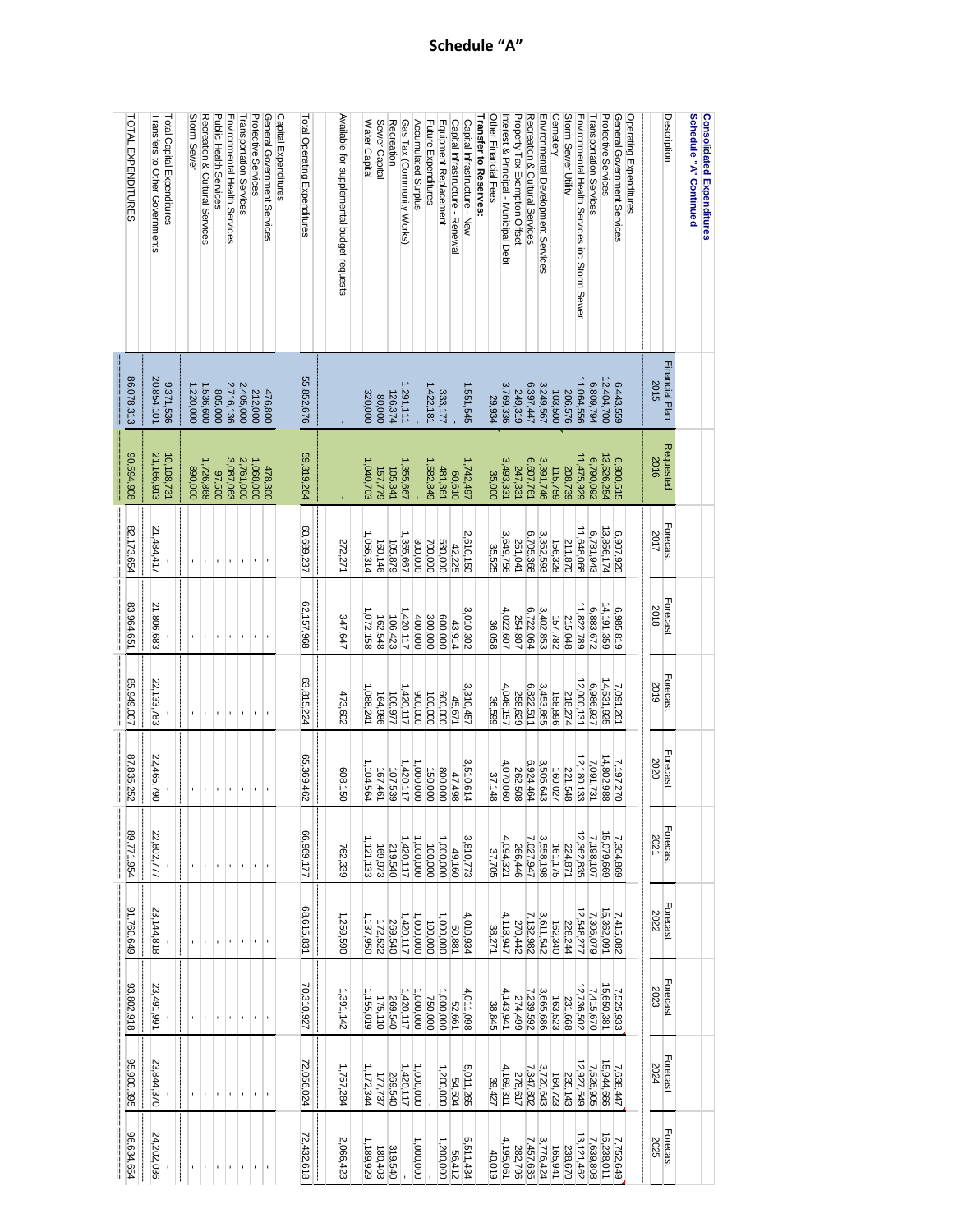Taxation is a major revenue source for the General Fund and accounts for 31.1% of the 2016 total revenue estimated at \$90,594,909, including collection for other governments but excluding transfers from reserves. Over the ten-year period of the financial plan, the taxation requirement is estimated to increase annually by a growth factor of 1.5% in 2016 and 1.00% for the remaining years. In addition, an increase for cost of living and transfers to reserves is included with 3.0% increases for 2017 and 2018 and a 2.5% increase in 2019.

The current financial plan provides for \$28,150,087 to be generated from City of West Kelowna property tax base for General Government purposes.

The City has various policies that govern and affect the budget process and include:

- 1. Revenue Policy
- 2. Reserve Fund Policy
- 3. Grant-In-Aid Policy
- 4. Permissive Tax Exemption Policy
- 5. Development Cost Charge Policy

# *Revenue Policy*

The City will review fees/charges annually to ensure that they keep pace with changes in the cost-of-living as well as changes in the methods or levels of service delivery.

The City will actively pursue alternative revenue sources to help minimize property taxes.

- The City will consider market rates and charges levied by other public and private organizations for similar services in establishing rates, fees and charges.
- The City will establish cost recovery policies for fee-supported services. The Policies will consider whether the benefits received from the service are public and/or private.
- The City will establish cost recovery policies for services provided for other levels of government.
- General Revenues will not be dedicated for specific purposes, unless required by law or generally accepted accounting practices (GAAP).
- The City will develop and pursue new and creative partnerships with government, community institutions (churches, schools), and community groups as well as private and non-profit organizations to reduce costs and enhance service to the community.

# *Reserve Fund Policy*

It is essential that local governments maintain adequate levels of reserve balances to mitigate current and future risks, ensure stable tax rates and demonstrate financial commitment to long range infrastructure and master plans. The following guiding principles form the basis of the Policy: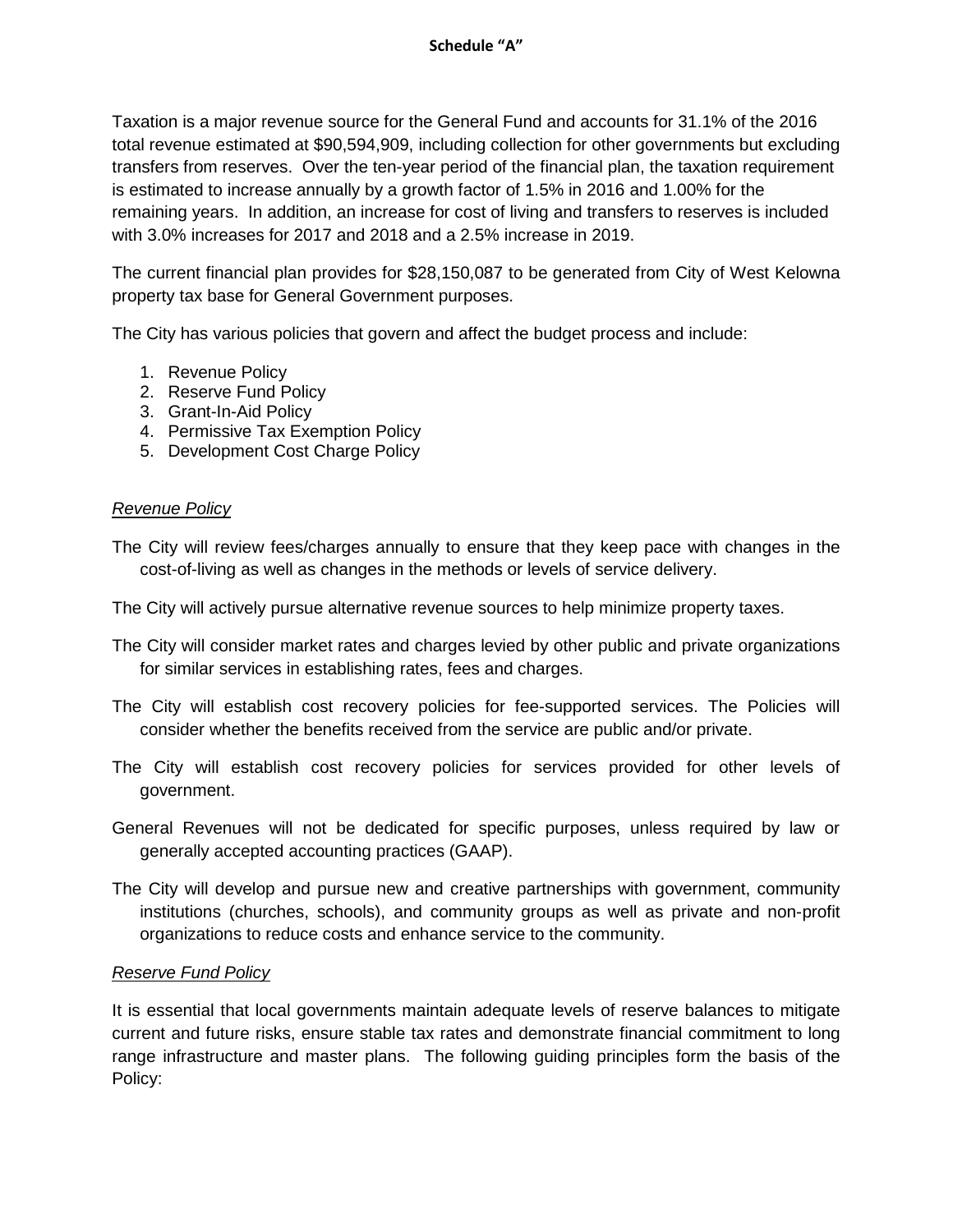- Sufficient reserve funds are important in achieving financial health and stability for the City of West Kelowna.
- Reserve goals need to be consistent with and supportive of established long term financial plans.
- Reserve fund management needs to conform to the statutory and legal requirements of the *Local Government Act* and the *Community Charter*, generally accepted accounting principles (GAAP) and public sector accounting board (PSAB) recommendations.

# *Grant in Aid Policy*

Each year, as part of its annual budget process, Council will determine the amount of funding to be provided for all municipal Grants in Aid including: Community Project grants, Corporate grants, In-Kind Contribution grants, Special Events grants and Community Events grants. Council will through its annual budget process, determine the amount of funding to be allocated to the grant program. Council will retain the right to make the final decision on both the overall grant allocation and the individual grant. All applications for grants in aid will be considered in accordance with the Grant in Aid Policy.

# *Permissive Tax Exemption Policy*

Permissive tax exemptions will be approved annually by Council. All applications for permissive tax exemptions will be considered in accordance with the Permissive Tax Exemption Policy.

# *Development Cost Charge Policy*

Development cost charges will be used to help fund capital projects deemed to be required in whole or in part due to development in the community. These charges will be set by bylaw and reviewed at a minimum every year to ensure that project estimates remain reasonable and the development costs charges are aligned with the strategic goals of Council.

Other guiding principles that are important during the budget process and preparation of the financial plan:

# *Surplus Funds*

The *Community Charter* does not allow municipalities to plan an operating deficit (i.e. where expenditures exceed revenues). To ensure this situation does not occur, revenue projections are conservative and authorized expenditures are closely monitored. The combination of conservative revenue projections and controlled expenditures should produce a modest annual operating surplus.

Use of Surplus Funds